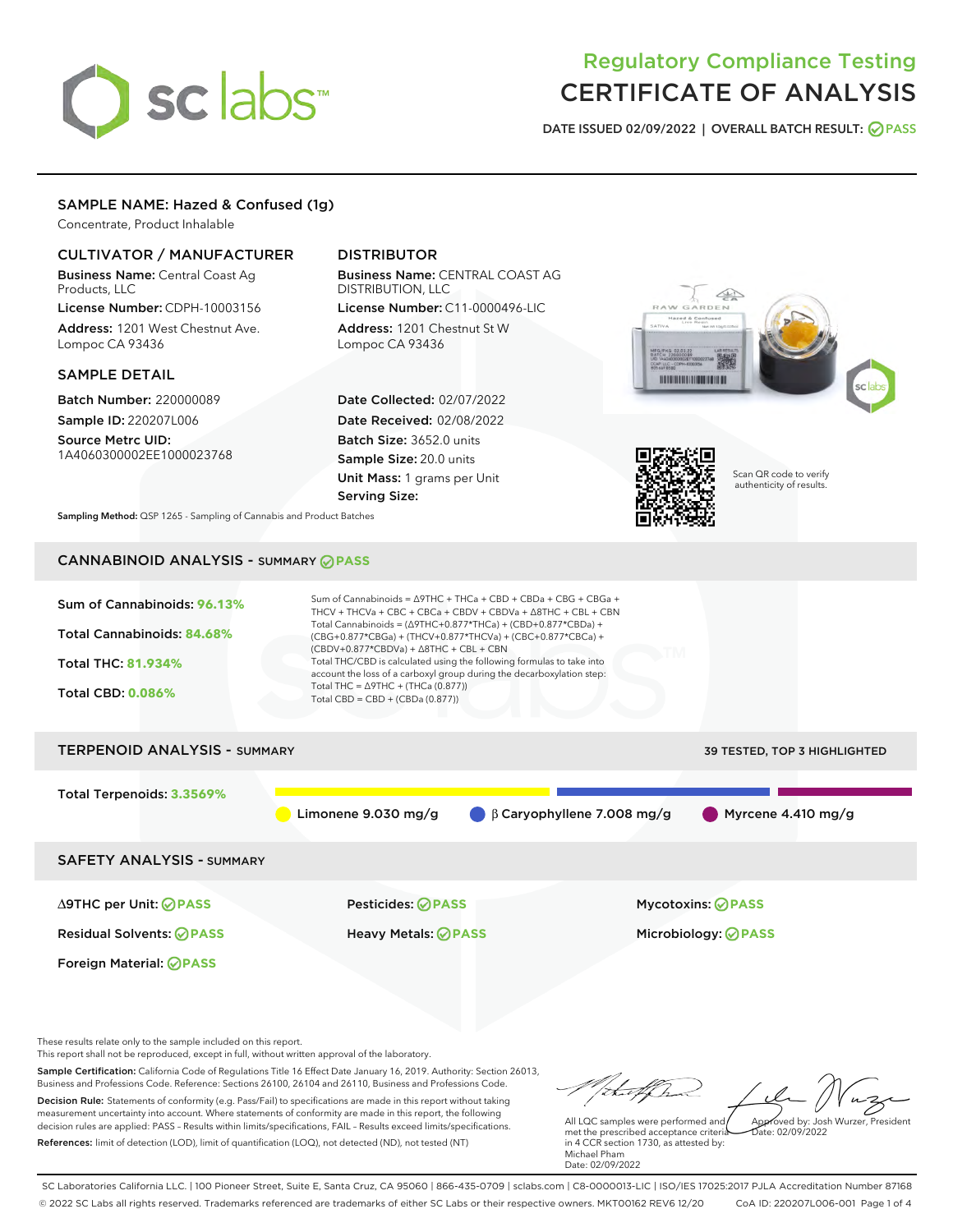



HAZED & CONFUSED (1G) | DATE ISSUED 02/09/2022 | OVERALL BATCH RESULT: @ PASS

#### CANNABINOID TEST RESULTS - 02/09/2022 2 PASS

Tested by high-performance liquid chromatography with diode-array detection (HPLC-DAD). **Method:** QSP 1157 - Analysis of Cannabinoids by HPLC-DAD

#### TOTAL CANNABINOIDS: **84.68%**

Total Cannabinoids (Total THC) + (Total CBD) + (Total CBG) + (Total THCV) + (Total CBC) + (Total CBDV) + ∆8THC + CBL + CBN

TOTAL THC: **81.934%** Total THC (∆9THC+0.877\*THCa)

TOTAL CBD: **0.086%**

Total CBD (CBD+0.877\*CBDa)

TOTAL CBG: 1.78% Total CBG (CBG+0.877\*CBGa)

TOTAL THCV: 0.384% Total THCV (THCV+0.877\*THCVa)

TOTAL CBC: 0.494% Total CBC (CBC+0.877\*CBCa)

TOTAL CBDV: ND Total CBDV (CBDV+0.877\*CBDVa)

| <b>COMPOUND</b>            | LOD/LOQ<br>(mg/g) | <b>MEASUREMENT</b><br><b>UNCERTAINTY</b><br>(mg/g) | <b>RESULT</b><br>(mg/g) | <b>RESULT</b><br>(%) |
|----------------------------|-------------------|----------------------------------------------------|-------------------------|----------------------|
| <b>THCa</b>                | 0.05/0.14         | ±23.151                                            | 900.82                  | 90.082               |
| <b>A9THC</b>               | 0.06 / 0.26       | ±1.009                                             | 29.32                   | 2.932                |
| <b>CBGa</b>                | 0.1 / 0.2         | ±0.98                                              | 18.7                    | 1.87                 |
| <b>CBCa</b>                | 0.07/0.28         | ±0.275                                             | 5.63                    | 0.563                |
| <b>THCVa</b>               | 0.07 / 0.20       | ±0.209                                             | 4.38                    | 0.438                |
| <b>CBG</b>                 | 0.06/0.19         | ±0.057                                             | 1.45                    | 0.145                |
| <b>CBDa</b>                | 0.02/0.19         | ±0.029                                             | 0.98                    | 0.098                |
| $\triangle$ 8THC           | 0.1 / 0.4         | N/A                                                | <b>ND</b>               | <b>ND</b>            |
| <b>THCV</b>                | 0.1/0.2           | N/A                                                | <b>ND</b>               | <b>ND</b>            |
| <b>CBD</b>                 | 0.07/0.29         | N/A                                                | <b>ND</b>               | <b>ND</b>            |
| <b>CBDV</b>                | 0.04 / 0.15       | N/A                                                | <b>ND</b>               | <b>ND</b>            |
| <b>CBDVa</b>               | 0.03 / 0.53       | N/A                                                | <b>ND</b>               | <b>ND</b>            |
| <b>CBL</b>                 | 0.06 / 0.24       | N/A                                                | <b>ND</b>               | <b>ND</b>            |
| <b>CBN</b>                 | 0.1/0.3           | N/A                                                | <b>ND</b>               | <b>ND</b>            |
| <b>CBC</b>                 | 0.2 / 0.5         | N/A                                                | <b>ND</b>               | <b>ND</b>            |
| <b>SUM OF CANNABINOIDS</b> |                   |                                                    | 961.3 mg/g              | 96.13%               |

#### **UNIT MASS: 1 grams per Unit**

| ∆9THC per Unit                        | 1100 per-package limit | 29.32 mg/unit  | <b>PASS</b> |
|---------------------------------------|------------------------|----------------|-------------|
| <b>Total THC per Unit</b>             |                        | 819.34 mg/unit |             |
| <b>CBD per Unit</b>                   |                        | <b>ND</b>      |             |
| <b>Total CBD per Unit</b>             |                        | $0.86$ mg/unit |             |
| Sum of Cannabinoids<br>per Unit       |                        | 961.3 mg/unit  |             |
| <b>Total Cannabinoids</b><br>per Unit |                        | 846.8 mg/unit  |             |

| <b>COMPOUND</b>           | <b>LOD/LOQ</b><br>(mg/g) | <b>UNCERTAINTY</b><br>(mg/g) | <b>RESULT</b><br>(mg/g)                         | <b>RESULT</b><br>(%) |
|---------------------------|--------------------------|------------------------------|-------------------------------------------------|----------------------|
| Limonene                  | 0.005 / 0.016            | ±0.1291                      | 9.030                                           | 0.9030               |
| $\beta$ Caryophyllene     | 0.004 / 0.012            | ±0.2495                      | 7.008                                           | 0.7008               |
| <b>Myrcene</b>            | 0.008 / 0.025            | ±0.0569                      | 4.410                                           | 0.4410               |
| $\alpha$ Humulene         | 0.009/0.029              | ±0.0665                      | 2.071                                           | 0.2071               |
| Linalool                  | 0.009 / 0.032            | ±0.0589                      | 1.550                                           | 0.1550               |
| $\alpha$ Bisabolol        | 0.008 / 0.026            | ±0.0768                      | 1.438                                           | 0.1438               |
| Terpinolene               | 0.008 / 0.026            | ±0.0256                      | 1.248                                           | 0.1248               |
| $\beta$ Pinene            | 0.004 / 0.014            | ±0.0138                      | 1.200                                           | 0.1200               |
| Fenchol                   | 0.010 / 0.034            | ±0.0365                      | 0.944                                           | 0.0944               |
| trans- $\beta$ -Farnesene | 0.008 / 0.025            | ±0.0326                      | 0.919                                           | 0.0919               |
| $\alpha$ Pinene           | 0.005 / 0.017            | ±0.0071                      | 0.822                                           | 0.0822               |
| Terpineol                 | 0.016 / 0.055            | ±0.0462                      | 0.752                                           | 0.0752               |
| Nerolidol                 | 0.009 / 0.028            | ±0.0383                      | 0.609                                           | 0.0609               |
| Caryophyllene<br>Oxide    | 0.010 / 0.033            | ±0.0196                      | 0.427                                           | 0.0427               |
| Ocimene                   | 0.011 / 0.038            | ±0.0073                      | 0.226                                           | 0.0226               |
| <b>Borneol</b>            | 0.005 / 0.016            | ±0.0087                      | 0.208                                           | 0.0208               |
| Camphene                  | 0.005 / 0.015            | ±0.0018                      | 0.158                                           | 0.0158               |
| Valencene                 | 0.009 / 0.030            | ±0.0075                      | 0.109                                           | 0.0109               |
| Guaiol                    | 0.009 / 0.030            | ±0.0045                      | 0.095                                           | 0.0095               |
| Fenchone                  | 0.009 / 0.028            | ±0.0025                      | 0.086                                           | 0.0086               |
| $\alpha$ Phellandrene     | 0.006 / 0.020            | ±0.0007                      | 0.053                                           | 0.0053               |
| 3 Carene                  | 0.005 / 0.018            | ±0.0006                      | 0.040                                           | 0.0040               |
| Geraniol                  | 0.002 / 0.007            | ±0.0016                      | 0.036                                           | 0.0036               |
| $\alpha$ Terpinene        | 0.005 / 0.017            | ±0.0005                      | 0.035                                           | 0.0035               |
| $\gamma$ Terpinene        | 0.006 / 0.018            | ±0.0005                      | 0.031                                           | 0.0031               |
| Sabinene Hydrate          | 0.006 / 0.022            | ±0.0010                      | 0.025                                           | 0.0025               |
| Citronellol               | 0.003 / 0.010            | ±0.0012                      | 0.024                                           | 0.0024               |
| Nerol                     | 0.003 / 0.011            | ±0.0007                      | 0.015                                           | 0.0015               |
| Isoborneol                | 0.004 / 0.012            | N/A                          | <loq< th=""><th><loq< th=""></loq<></th></loq<> | <loq< th=""></loq<>  |
| Sabinene                  | 0.004 / 0.014            | N/A                          | <b>ND</b>                                       | <b>ND</b>            |
| p-Cymene                  | 0.005 / 0.016            | N/A                          | ND                                              | ND                   |
| Eucalyptol                | 0.006 / 0.018            | N/A                          | ND                                              | ND                   |
| (-)-Isopulegol            | 0.005 / 0.016            | N/A                          | <b>ND</b>                                       | ND                   |
| Camphor                   | 0.006 / 0.019            | N/A                          | <b>ND</b>                                       | ND                   |
| Menthol                   | 0.008 / 0.025            | N/A                          | ND                                              | ND                   |
| $R-(+)$ -Pulegone         | 0.003 / 0.011            | N/A                          | <b>ND</b>                                       | ND                   |
| <b>Geranyl Acetate</b>    | 0.004 / 0.014            | N/A                          | <b>ND</b>                                       | ND                   |
| $\alpha$ Cedrene          | 0.005 / 0.016            | N/A                          | ND                                              | ND                   |
| Cedrol                    | 0.008 / 0.027            | N/A                          | <b>ND</b>                                       | ND                   |
| <b>TOTAL TERPENOIDS</b>   |                          |                              | 33.569 mg/g                                     | 3.3569%              |

SC Laboratories California LLC. | 100 Pioneer Street, Suite E, Santa Cruz, CA 95060 | 866-435-0709 | sclabs.com | C8-0000013-LIC | ISO/IES 17025:2017 PJLA Accreditation Number 87168 © 2022 SC Labs all rights reserved. Trademarks referenced are trademarks of either SC Labs or their respective owners. MKT00162 REV6 12/20 CoA ID: 220207L006-001 Page 2 of 4

# TERPENOID TEST RESULTS - 02/09/2022

Terpene analysis utilizing gas chromatography-flame ionization detection (GC-FID). **Method:** QSP 1192 - Analysis of Terpenoids by GC-FID

MEASUREMENT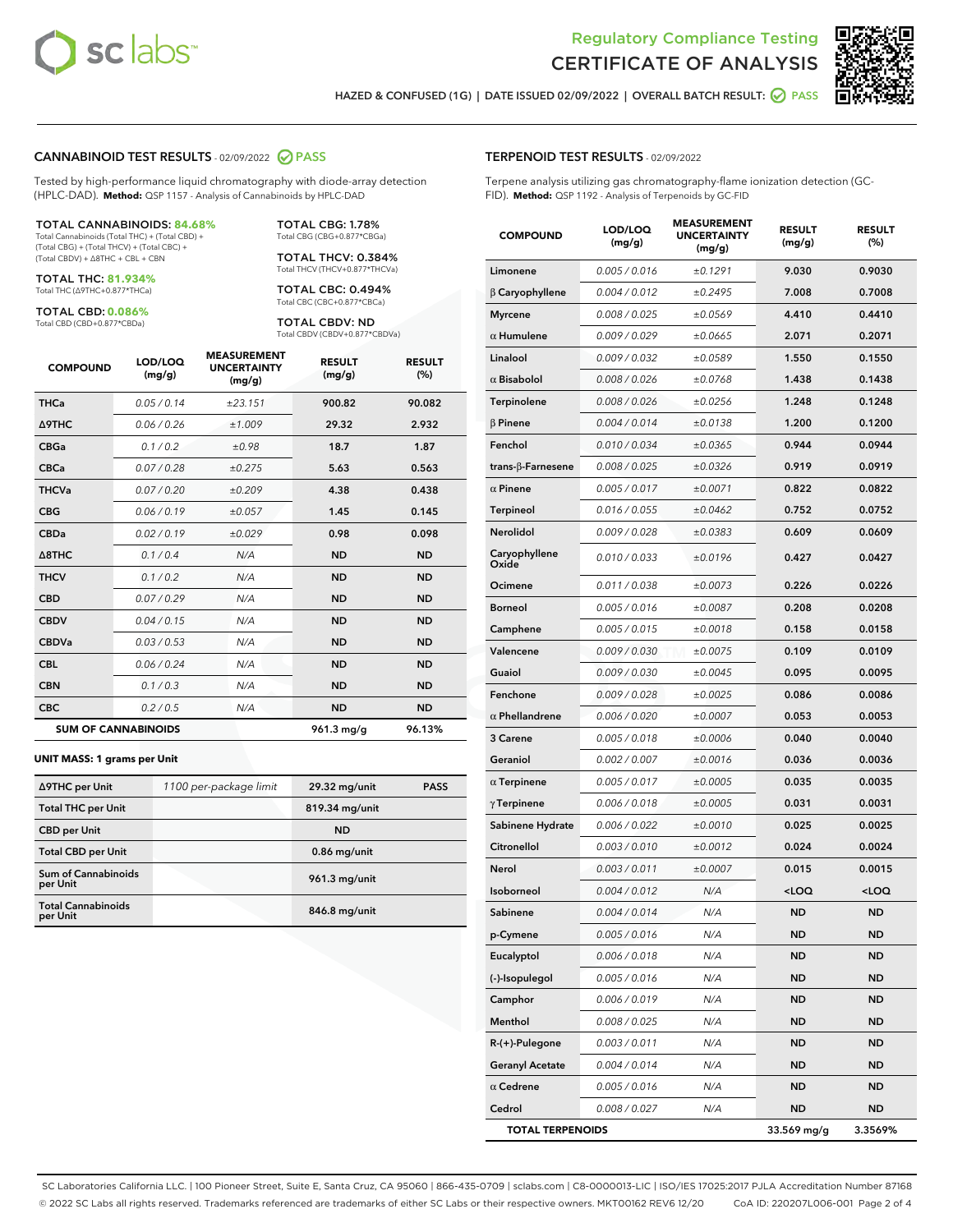



HAZED & CONFUSED (1G) | DATE ISSUED 02/09/2022 | OVERALL BATCH RESULT: @ PASS

# CATEGORY 1 PESTICIDE TEST RESULTS - 02/09/2022 2 PASS

Pesticide and plant growth regulator analysis utilizing high-performance liquid chromatography-mass spectrometry (HPLC-MS) or gas chromatography-mass spectrometry (GC-MS). \*GC-MS utilized where indicated. **Method:** QSP 1212 - Analysis of Pesticides and Mycotoxins by LC-MS or QSP 1213 - Analysis of Pesticides by GC-MS

| <b>COMPOUND</b>             | LOD/LOQ<br>$(\mu g/g)$ | <b>ACTION</b><br><b>LIMIT</b><br>$(\mu g/g)$ | <b>MEASUREMENT</b><br><b>UNCERTAINTY</b><br>$(\mu g/g)$ | <b>RESULT</b><br>$(\mu g/g)$ | <b>RESULT</b> |
|-----------------------------|------------------------|----------------------------------------------|---------------------------------------------------------|------------------------------|---------------|
| Aldicarb                    | 0.03 / 0.08            | $\geq$ LOD                                   | N/A                                                     | <b>ND</b>                    | <b>PASS</b>   |
| Carbofuran                  | 0.02/0.05              | $>$ LOD                                      | N/A                                                     | <b>ND</b>                    | <b>PASS</b>   |
| Chlordane*                  | 0.03 / 0.08            | $\ge$ LOD                                    | N/A                                                     | <b>ND</b>                    | <b>PASS</b>   |
| Chlorfenapyr*               | 0.03/0.10              | $>$ LOD                                      | N/A                                                     | <b>ND</b>                    | <b>PASS</b>   |
| Chlorpyrifos                | 0.02 / 0.06            | $\ge$ LOD                                    | N/A                                                     | <b>ND</b>                    | <b>PASS</b>   |
| Coumaphos                   | 0.02 / 0.07            | $\ge$ LOD                                    | N/A                                                     | <b>ND</b>                    | <b>PASS</b>   |
| Daminozide                  | 0.02 / 0.07            | $\ge$ LOD                                    | N/A                                                     | <b>ND</b>                    | <b>PASS</b>   |
| <b>DDVP</b><br>(Dichlorvos) | 0.03/0.09              | $\ge$ LOD                                    | N/A                                                     | <b>ND</b>                    | <b>PASS</b>   |
| Dimethoate                  | 0.03/0.08              | $>$ LOD                                      | N/A                                                     | <b>ND</b>                    | <b>PASS</b>   |
| Ethoprop(hos)               | 0.03/0.10              | $\ge$ LOD                                    | N/A                                                     | <b>ND</b>                    | <b>PASS</b>   |
| Etofenprox                  | 0.02 / 0.06            | $\ge$ LOD                                    | N/A                                                     | <b>ND</b>                    | <b>PASS</b>   |
| Fenoxycarb                  | 0.03 / 0.08            | $\ge$ LOD                                    | N/A                                                     | <b>ND</b>                    | <b>PASS</b>   |
| Fipronil                    | 0.03/0.08              | $>$ LOD                                      | N/A                                                     | <b>ND</b>                    | <b>PASS</b>   |
| Imazalil                    | 0.02 / 0.06            | $\ge$ LOD                                    | N/A                                                     | <b>ND</b>                    | <b>PASS</b>   |
| <b>Methiocarb</b>           | 0.02 / 0.07            | $\ge$ LOD                                    | N/A                                                     | <b>ND</b>                    | <b>PASS</b>   |
| Methyl<br>parathion         | 0.03/0.10              | $\ge$ LOD                                    | N/A                                                     | <b>ND</b>                    | <b>PASS</b>   |
| <b>Mevinphos</b>            | 0.03/0.09              | $>$ LOD                                      | N/A                                                     | <b>ND</b>                    | <b>PASS</b>   |
| Paclobutrazol               | 0.02 / 0.05            | $\ge$ LOD                                    | N/A                                                     | <b>ND</b>                    | <b>PASS</b>   |
| Propoxur                    | 0.03/0.09              | $\ge$ LOD                                    | N/A                                                     | <b>ND</b>                    | <b>PASS</b>   |
| Spiroxamine                 | 0.03 / 0.08            | $\ge$ LOD                                    | N/A                                                     | <b>ND</b>                    | <b>PASS</b>   |
| Thiacloprid                 | 0.03/0.10              | $\ge$ LOD                                    | N/A                                                     | <b>ND</b>                    | <b>PASS</b>   |

#### CATEGORY 2 PESTICIDE TEST RESULTS - 02/09/2022 2 PASS

| <b>COMPOUND</b>          | LOD/LOO<br>$(\mu g/g)$ | <b>ACTION</b><br>LIMIT<br>$(\mu g/g)$ | <b>MEASUREMENT</b><br><b>UNCERTAINTY</b><br>$(\mu g/g)$ | <b>RESULT</b><br>$(\mu g/g)$ | <b>RESULT</b> |  |
|--------------------------|------------------------|---------------------------------------|---------------------------------------------------------|------------------------------|---------------|--|
| Abamectin                | 0.03/0.10              | 0.1                                   | N/A                                                     | <b>ND</b>                    | <b>PASS</b>   |  |
| Acephate                 | 0.02/0.07              | 0.1                                   | N/A                                                     | <b>ND</b>                    | <b>PASS</b>   |  |
| Acequinocyl              | 0.02/0.07              | 0.1                                   | N/A                                                     | <b>ND</b>                    | <b>PASS</b>   |  |
| Acetamiprid              | 0.02 / 0.05            | 0.1                                   | N/A                                                     | <b>ND</b>                    | <b>PASS</b>   |  |
| Azoxystrobin             | 0.02/0.07              | 0.1                                   | N/A                                                     | <b>ND</b>                    | <b>PASS</b>   |  |
| <b>Bifenazate</b>        | 0.01 / 0.04            | 0.1                                   | N/A                                                     | <b>ND</b>                    | <b>PASS</b>   |  |
| <b>Bifenthrin</b>        | 0.02 / 0.05            | 3                                     | N/A                                                     | <b>ND</b>                    | <b>PASS</b>   |  |
| <b>Boscalid</b>          | 0.03/0.09              | 0.1                                   | N/A                                                     | <b>ND</b>                    | <b>PASS</b>   |  |
| Captan                   | 0.19/0.57              | 0.7                                   | N/A                                                     | <b>ND</b>                    | <b>PASS</b>   |  |
| Carbaryl                 | 0.02/0.06              | 0.5                                   | N/A                                                     | <b>ND</b>                    | <b>PASS</b>   |  |
| Chlorantranilip-<br>role | 0.04/0.12              | 10                                    | N/A                                                     | <b>ND</b>                    | <b>PASS</b>   |  |
| Clofentezine             | 0.03/0.09              | 0.1                                   | N/A                                                     | <b>ND</b>                    | <b>PASS</b>   |  |

#### CATEGORY 2 PESTICIDE TEST RESULTS - 02/09/2022 continued

| <b>COMPOUND</b>               | LOD/LOQ<br>(µg/g) | <b>ACTION</b><br><b>LIMIT</b><br>$(\mu g/g)$ | <b>MEASUREMENT</b><br><b>UNCERTAINTY</b><br>$(\mu g/g)$ | <b>RESULT</b><br>(µg/g) | <b>RESULT</b> |
|-------------------------------|-------------------|----------------------------------------------|---------------------------------------------------------|-------------------------|---------------|
| Cyfluthrin                    | 0.12 / 0.38       | $\overline{c}$                               | N/A                                                     | <b>ND</b>               | <b>PASS</b>   |
| Cypermethrin                  | 0.11 / 0.32       | 1                                            | N/A                                                     | ND                      | <b>PASS</b>   |
| <b>Diazinon</b>               | 0.02 / 0.05       | 0.1                                          | N/A                                                     | ND                      | <b>PASS</b>   |
| Dimethomorph                  | 0.03 / 0.09       | 2                                            | N/A                                                     | ND                      | PASS          |
| Etoxazole                     | 0.02 / 0.06       | 0.1                                          | N/A                                                     | ND                      | <b>PASS</b>   |
| Fenhexamid                    | 0.03 / 0.09       | 0.1                                          | N/A                                                     | <b>ND</b>               | <b>PASS</b>   |
| Fenpyroximate                 | 0.02 / 0.06       | 0.1                                          | N/A                                                     | ND                      | <b>PASS</b>   |
| Flonicamid                    | 0.03 / 0.10       | 0.1                                          | N/A                                                     | ND                      | <b>PASS</b>   |
| Fludioxonil                   | 0.03 / 0.10       | 0.1                                          | N/A                                                     | <b>ND</b>               | <b>PASS</b>   |
| Hexythiazox                   | 0.02 / 0.07       | 0.1                                          | N/A                                                     | <b>ND</b>               | <b>PASS</b>   |
| Imidacloprid                  | 0.04 / 0.11       | 5                                            | N/A                                                     | ND                      | <b>PASS</b>   |
| Kresoxim-methyl               | 0.02 / 0.07       | 0.1                                          | N/A                                                     | <b>ND</b>               | <b>PASS</b>   |
| <b>Malathion</b>              | 0.03 / 0.09       | 0.5                                          | N/A                                                     | <b>ND</b>               | <b>PASS</b>   |
| Metalaxyl                     | 0.02 / 0.07       | $\overline{c}$                               | N/A                                                     | ND                      | <b>PASS</b>   |
| Methomyl                      | 0.03 / 0.10       | 1                                            | N/A                                                     | <b>ND</b>               | <b>PASS</b>   |
| Myclobutanil                  | 0.03 / 0.09       | 0.1                                          | N/A                                                     | ND                      | <b>PASS</b>   |
| Naled                         | 0.02 / 0.07       | 0.1                                          | N/A                                                     | ND                      | <b>PASS</b>   |
| Oxamyl                        | 0.04 / 0.11       | 0.5                                          | N/A                                                     | ND                      | PASS          |
| Pentachloronitro-<br>benzene* | 0.03 / 0.09       | 0.1                                          | N/A                                                     | ND                      | <b>PASS</b>   |
| Permethrin                    | 0.04 / 0.12       | 0.5                                          | N/A                                                     | ND                      | <b>PASS</b>   |
| Phosmet                       | 0.03 / 0.10       | 0.1                                          | N/A                                                     | <b>ND</b>               | <b>PASS</b>   |
| Piperonylbu-<br>toxide        | 0.02 / 0.07       | 3                                            | N/A                                                     | ND                      | <b>PASS</b>   |
| Prallethrin                   | 0.03 / 0.08       | 0.1                                          | N/A                                                     | <b>ND</b>               | <b>PASS</b>   |
| Propiconazole                 | 0.02 / 0.07       | 0.1                                          | N/A                                                     | ND                      | <b>PASS</b>   |
| Pyrethrins                    | 0.04 / 0.12       | 0.5                                          | N/A                                                     | ND                      | <b>PASS</b>   |
| Pyridaben                     | 0.02 / 0.07       | 0.1                                          | N/A                                                     | ND                      | <b>PASS</b>   |
| Spinetoram                    | 0.02 / 0.07       | 0.1                                          | N/A                                                     | <b>ND</b>               | PASS          |
| Spinosad                      | 0.02 / 0.07       | 0.1                                          | N/A                                                     | ND                      | <b>PASS</b>   |
| Spiromesifen                  | 0.02 / 0.05       | 0.1                                          | N/A                                                     | <b>ND</b>               | <b>PASS</b>   |
| Spirotetramat                 | 0.02 / 0.06       | 0.1                                          | N/A                                                     | ND                      | <b>PASS</b>   |
| Tebuconazole                  | 0.02 / 0.07       | 0.1                                          | N/A                                                     | ND                      | <b>PASS</b>   |
| Thiamethoxam                  | 0.03 / 0.10       | 5                                            | N/A                                                     | <b>ND</b>               | <b>PASS</b>   |
| Trifloxystrobin               | 0.03 / 0.08       | 0.1                                          | N/A                                                     | <b>ND</b>               | <b>PASS</b>   |

SC Laboratories California LLC. | 100 Pioneer Street, Suite E, Santa Cruz, CA 95060 | 866-435-0709 | sclabs.com | C8-0000013-LIC | ISO/IES 17025:2017 PJLA Accreditation Number 87168 © 2022 SC Labs all rights reserved. Trademarks referenced are trademarks of either SC Labs or their respective owners. MKT00162 REV6 12/20 CoA ID: 220207L006-001 Page 3 of 4